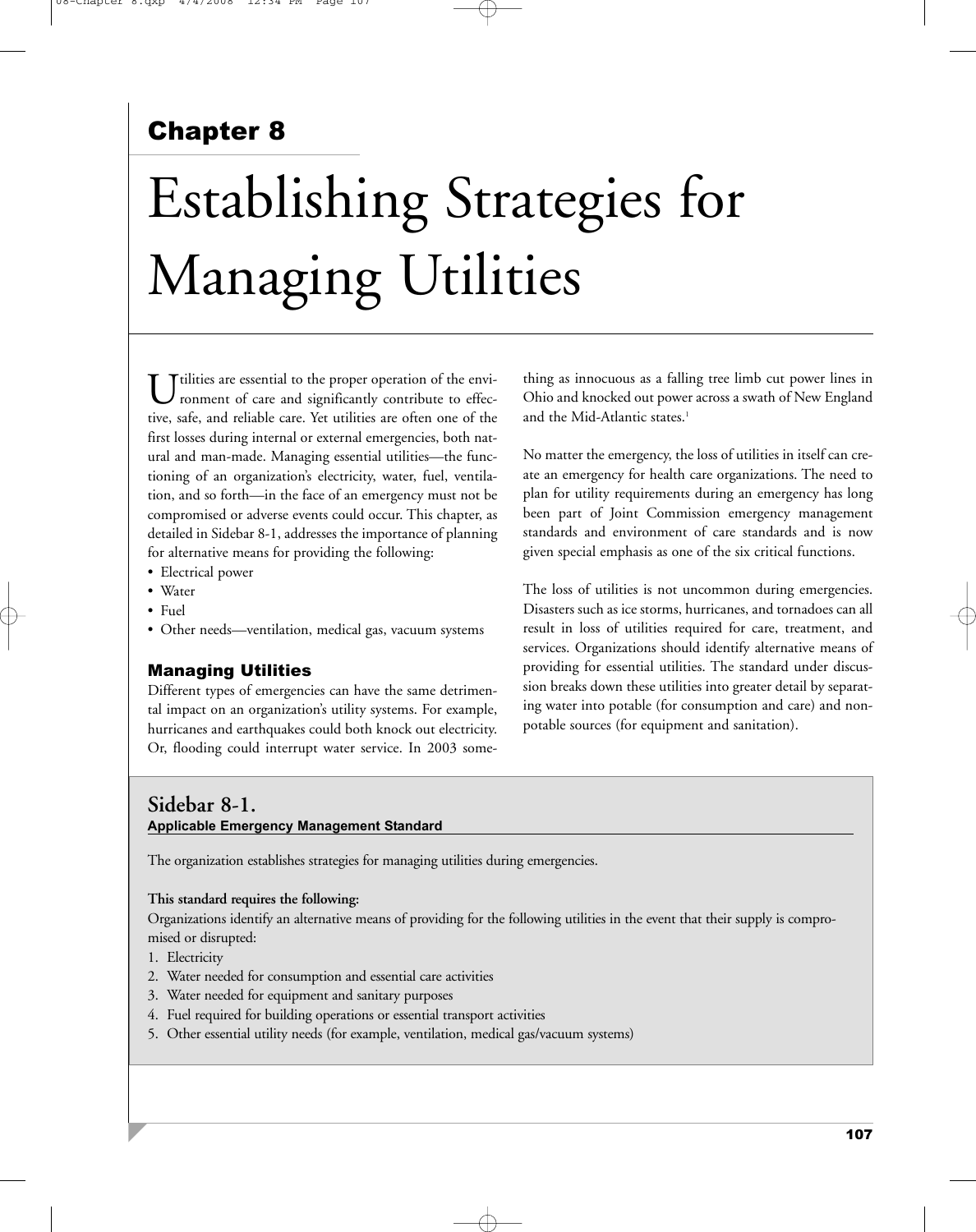Key questions to consider for utility failure might include the following:

- Does your organization's emergency management plan address how the organization would handle a utility failure caused by an interruption in service by a utility provider? A lightning strike?
- What effect would a utility failure have on your organization? How has your emergency management plan addressed such effects?
- What backup systems are in place in the event of a utility failure?

Facilities must identify alternative means of meeting essential building utility needs when the facility must provide continuous service during an emergency. Electricity, water, ventilation, fuel sources, and medical gas/vacuum systems might each require special consideration. For example, organizations must consider supplemental emergency generators, the operation of emergency generators, the placement of emergency generators to protect them from potential hazards as well as theft, and other critical equipment. Generators and the fuel necessary to power them should be situated so that they are not at risk from flooding. In addition to placing generators above possible flood zones, it is important to ensure that switching components necessary to go from normal electrical operations to generator operations are not located in low-lying areas.<sup>2</sup> Organizations should also consider what happens if the generator designed to serve as a backup also fails. Most generators are not designed to power a facility for extended periods of time.<sup>2</sup> Having parts to repair a broken-down generator could make a difference in the success or failure of the emergency

# BE PREPARED TIP

#### **Information Technology Needs**

If information technology is part of emergency operations considerations, is it included on the electrical backup systems? Are the computers that need to access the system also on the backup systems?<sup>1</sup>

#### **Reference**

1. American Health Lawyers Association: *Emergency Preparedness, Response & Recovery Checklist: Beyond the Emergency Management Plan.* Washington, DC: American Health Lawyers Association, 2004.

operations plan (EOP). In essence, utility management issues come down to contingency planning.

To address the need for water, many organizations plan for tankers of water to be brought to the facility if normal sources are not available. Organizations should consider, though, what will happen if the tankers cannot arrive due to blocked roads. To meet the need for water required for equipment and sanitary and sewer operations, one approach is to develop a "plugand-play" capability that connects nonpotable water lines to alternative water supplies from tanker trucks, existing wells, or other sources.<sup>3</sup>

One organization that was hit by Hurricane Katrina also found that its plans for nonpotable water necessary to wash floors did not work as planned. Trash cans used to collect water came apart under the weight of the water, and the organization was forced to clean its floors with alcohol and peroxide.<sup>4</sup> This shows the need to consider how nonpotable water for cleaning, equipment, and toilets will be collected and stored.

To prepare for a utility failure, an organization's EOP should outline procedures for the following:

- Prompt repair or replacement
- Provision of appropriate alternative clinical care so that little or no increase in risk to care recipients occurs during failure
- The partial or total cessation of services
- The possible evacuation of care recipients in the event of a prolonged system outage

Organizations should identify alternative means of providing for essential utilities, whether through negotiated relationships with primary suppliers, memoranda of understanding with other organizations, redundant or alternative equipment at the organization, or provision through a parent entity. Organizations should also consider how they would address utilities management if community resources were not available. They should not rely solely on single-source providers in the community but should identify other suppliers outside the local community.

To ensure that utilities will be available during an emergency, an organization must have accurate and current contingency plans. These plans should be exercised or confirmed to ensure that the system will be reliable. Without these tests, the risk of failure is unknown.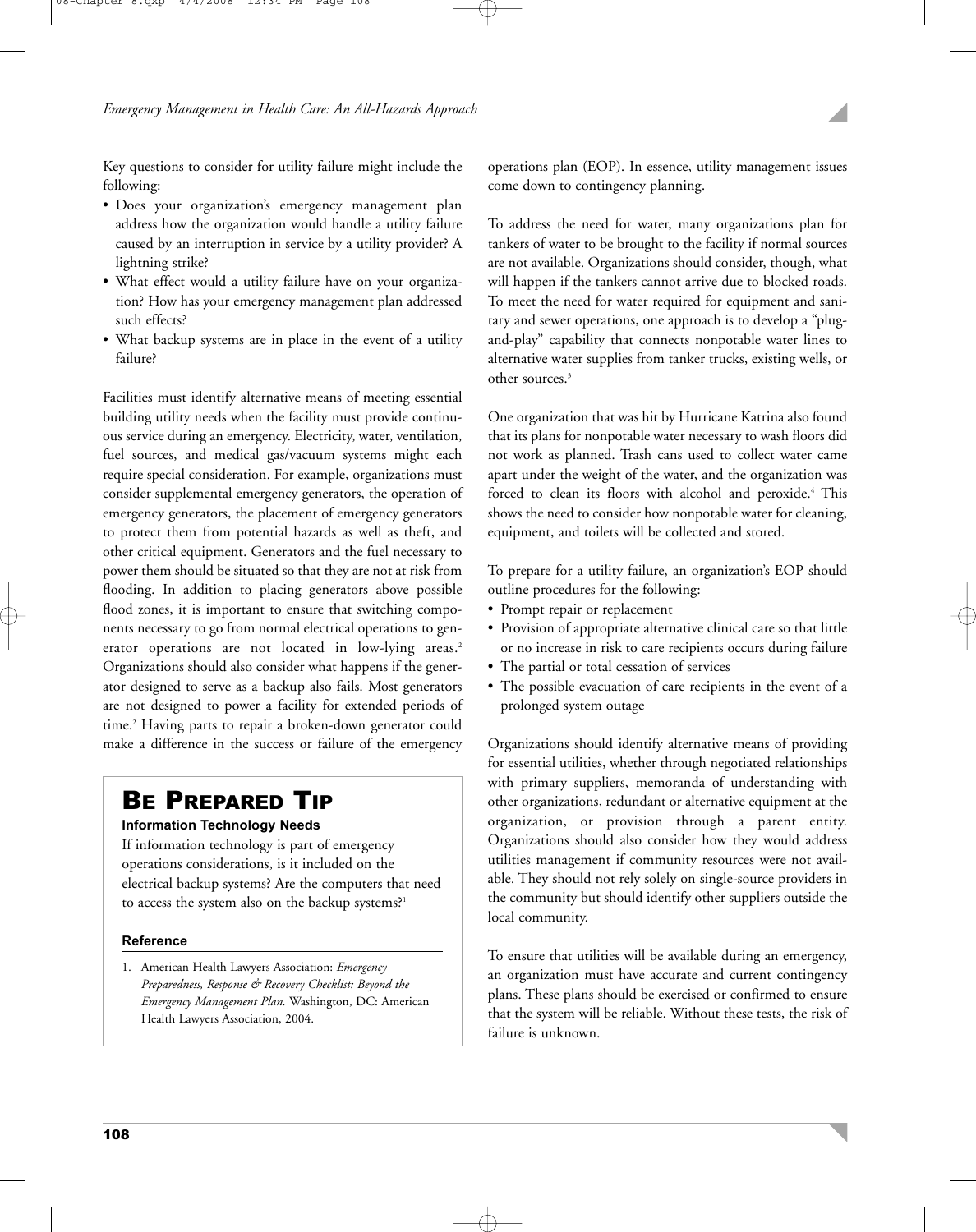# BE PREPARED TIP

# **Know the Facility**

Organizations should understand clearly which parts of the facility are served by generators, as well as how the water system works. If the water supply is disrupted or polluted, water use might need to be limited in order to conserve scarce supplies. And water pumped from wells might not be available without electricity.

# **Coordinating with the Media**

Organizations should be prepared to communicate with the media about utilities. During the early stages of an emergency, the media might wish to know if utilities are still functioning. This provides an opportunity to explain that the organization has plans for alternatives that will ensure that essential utilities are available to care for patients. If utility failures occur, the organization should provide the most up-to-date information about the situation and how it is being handled.

In health care organizations that establish their own media center, organizations should consider what types of utilities will be needed. For example, electricity and wireless capabilities are basic to ensuring access to telephones, computers, faxes, modems, and so forth and might be an issue to consider in managing utilities during an emergency.

# **CASE EXAMPLE: LESSONS FROM ONE STORM AND MULTIPLE DISASTERS**

The escalating disaster scenario of Hurricane Katrina put emergency management plans to a severe test at hospitals in<br>New Orleans and elsewhere along the Gulf Coast in August and September 2005. One organization that was a ed was Tulane University Hospital & Clinic, a 235-bed academic medical center near the Louisiana Superdome. In the chaos that was brought about by Hurricane Katrina and the subsequent flood, the hospital protected itself from widespread civil unrest, and the entire facility was successfully evacuated.

George Jamison, Tulane's director of facilities management and a *Life Safety Code*®\* Specialist, played a key role in the hospital's emergency response. Shortly after the evacuation, Jamison described 10 lessons learned from the multiple disasters brought about by the storm. The 10 lessons cover aspects across all of the Joint Commission's emergency management standards, including managing utilities as described in Lesson 7. Although Hurricane Katrina left behind incredible damage, it also yielded important information about how health care organizations can make sure they are ready for escalating and multiple disasters.

# *1. Invest in the planning process.*

Jamison says conducting hazard vulnerability analyses (HVAs) and developing a written emergency management plan have been among the hospital's top priorities. "We update our HVA every six months when we do our Statement of Conditions™," he says. Because of the risks identified in an HVA, the hospital augmented its stock of emergency items

*(continued)*

\* *Life Safety Code* is a registered trademark of the National Fire Protection Association, Quincy, MA.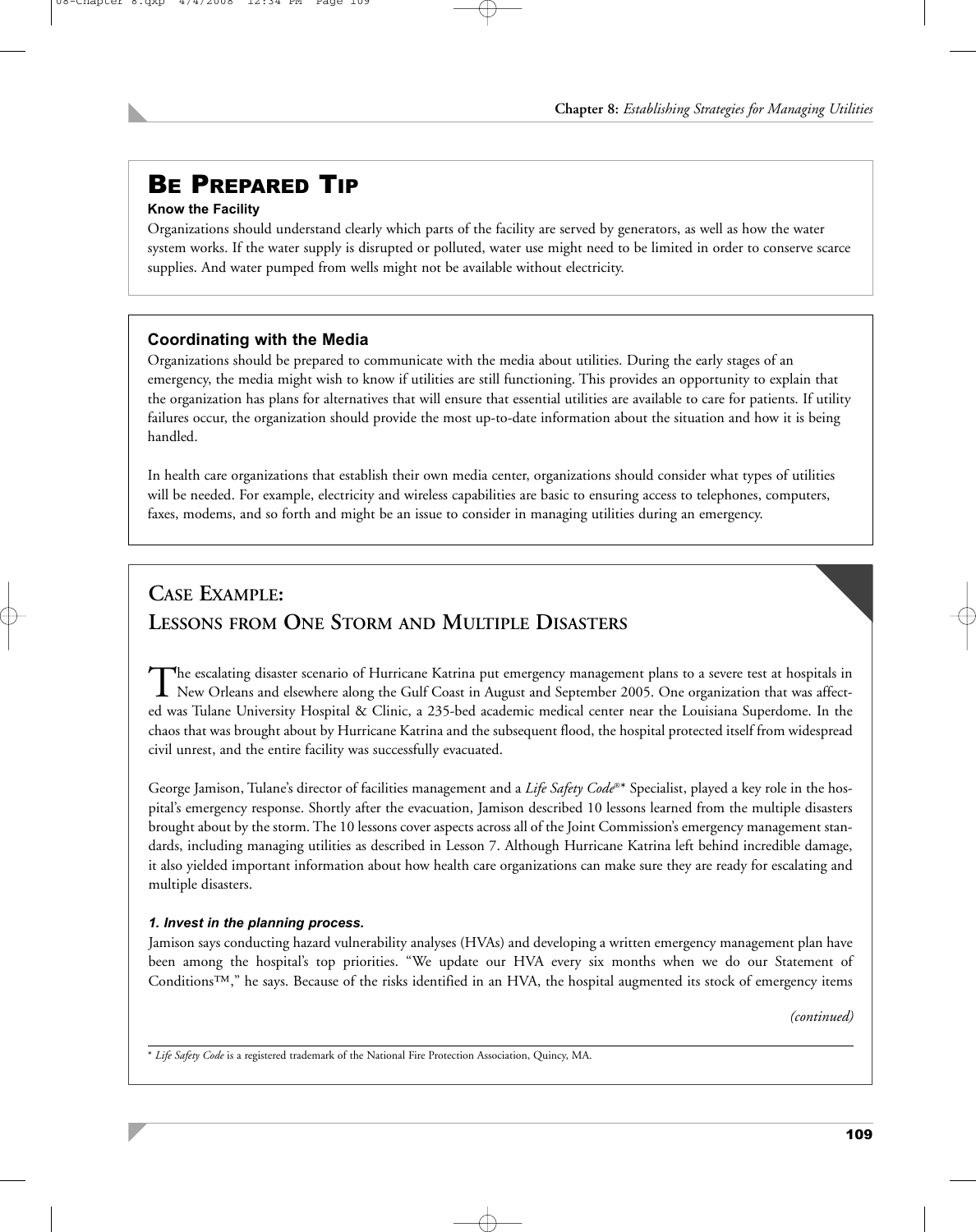such as pumps, sandbags, and inflatable door dams—items that proved essential in the disaster. Jamison says effort put into the emergency management plan paid off as well: "Staff were familiar with it and they did it. This experience shows that the more you put into the planning process, the more you get out of it.

"One thing hospitals need to tighten up on is actually 'walking out' their plan." Jamison encourages facilities managers to test their plans physically: "Walk to the triage area, walk to the decontamination area," he says. "You may even want to make a video of it to show during orientation." Jamison also recommends exercising contingency plans, particularly regarding utility systems. He places particular importance on shutoff valves; you should not only identify your main valves but operate them as part of regular testing.

#### *2. Realize you might have to go it alone.*

As part of its disaster planning program, Tulane established links with both the community at large and neighboring health care organizations. However, because the Katrina disaster was so widespread, these resources did not ultimately prove useful. In addition, police and public utility support were limited or nonexistent through much of the crisis. Although government and peer backup is a legitimate element of any emergency plan, Katrina showed the importance of mapping out an extra layer of protection for handling extreme and escalating situations.

"It's not so much the situation," says Jamison, "it's how you handle it." He notes that stocking up on emergency supplies is important; Tulane had food and water for five days and pharmaceutical supplies for seven days. Jamison also advocated establishing dependable relationships with key suppliers.

# *3. Exercise to the breaking point.*

If Hurricane Katrina proved anything, it is that disasters do not always come in neat, single packages. New Orleans experienced not one disaster scenario but four—hurricane, flooding, utilities failure, and civil disturbance. "During Katrina, we had a series of multiple events," says Jamison. "I think the only way you can be prepared for that is to exercise it."

When conducting emergency management exercises, says Jamison, organizations should simulate the domino effect of actual disasters—sequential failures in power, communication, equipment, and so forth. "When you are exercising your emergency plan, your aim should be to stress the plan until it breaks. This is the real world." He says that instead of demoralizing staff, exercising to failure actually makes them more confident. "When you exercise to one thing after another, people learn they can always find a way to deal with the situation."

# *4. Establish command.*

Jamison believes the most important lessons from Hurricane Katrina is "the three Cs"—command, control, and communicate. "Set up command, control it, and communicate it," he says. "If you do that, everything else will fit into place."

Jamison says Tulane's command model, a modified version of the Hospital Incident Command Systems, worked exceptionally well during the crisis. He cautions that organizations need to ensure that several backup people understand the emergency plan and be able to implement it. He also stresses the importance of identifying alternative roles and reporting lines within the command structure. One strength of the plan is that it clarifies the role of physicians, who are organized into teams under the chief medical officer. Jamison says assigning staff to cover essential functions took place early in the disaster response.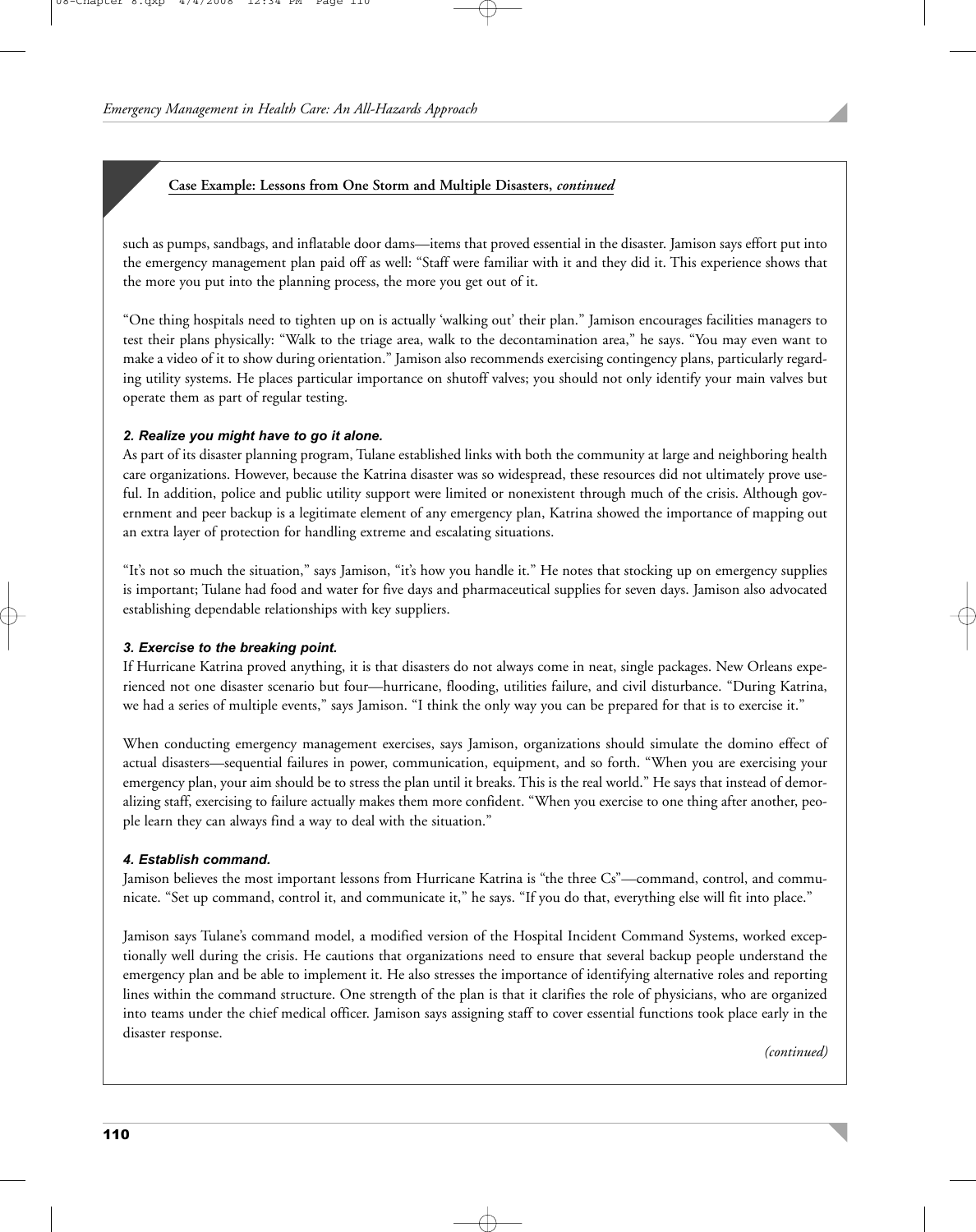One way to support the command function is to create a condensed version of the emergency management plan that can be used for instant reference during a crisis. Tulane's condensed plan document includes key information broken out into bullet points.

### *5. Establish control.*

Controlling the situation is always important during an emergency. In the aftermath of Katrina, it became a serious issue. Following the storm, it was critically important to limit and screen persons entering the hospital (including new patients). Jamison says emergency plans should map out all possible entrances. At Tulane, armed security staff acted quickly to lock down and guard entrance points. Internal security was also an issue; officers had to isolate and closely monitor certain individuals who threatened trouble.

Other aspects of control are maintaining fire safety (the hospital organized six two-person fire watch patrols) and handling the media. At one point, Jamison had to insist that a national television news crew follow his safety-related orders or leave the facility.

Jamison says that one of the most effective tools for maintaining control is giving key staffers badges identifying them as safety officers. "Any kind of badge of authority means a lot," he says. "When you're wearing a badge, people come up to you and ask what's happening and what you want them to do."

#### *6. Communicate.*

During the Katrina crisis, Jamison found that communication is half the battle. One element is having processes in place for communicating with patients. According to Jamison, patient communication during the crisis was "mouth to ear"—a hospital leader gave regular briefings to ambulatory patients, and then nurses carried key information to inpatients. Jamison says staff communication was also a priority. "Every five hours, we mustered the entire staff, everyone from the VP to the floor cleaners," he says. "We let them know what was happening, what they could expect, and what we wanted from them."

Katrina inflicted heavy damage on many hospitals' communication technologies—the storm not only downed telephone lines, it also ripped off the radio antennas from some of the hospitals' roofs. In addition, cell phones became inoperable. Fortunately, Tulane staff were ably to amplify the signal of a satellite telephone to achieve outside communication. It is important for organizations to reexamine the integrity of their backup communication systems. As the result of Katrina, Jamison planned to install a removable radio antenna that can be taken down before a storm and put up again after the winds have died down. The organization also found that it needed to train staff members in the use of basic radio equipment.

#### *7. Take a hard look at utilities.*

Joint Commission standards require health care organizations to plan alternative means of meeting essential building utility needs. Tulane's experience shows that ensuring utility backup requires foresight and creativity.

Jamison says Tulane's main emergency generator was vulnerable to flooding during the disaster. What saved the hospital were its portable generator sets, which could be moved to safe positions. Portable generators were able to support ventilators for critically ill patients. In addition, engineering staff had previously constructed portable power panels that provided flexibility in addressing electricity needs. Staff met fuel needs by siphoning gasoline from cars left in the hospital's parking structure.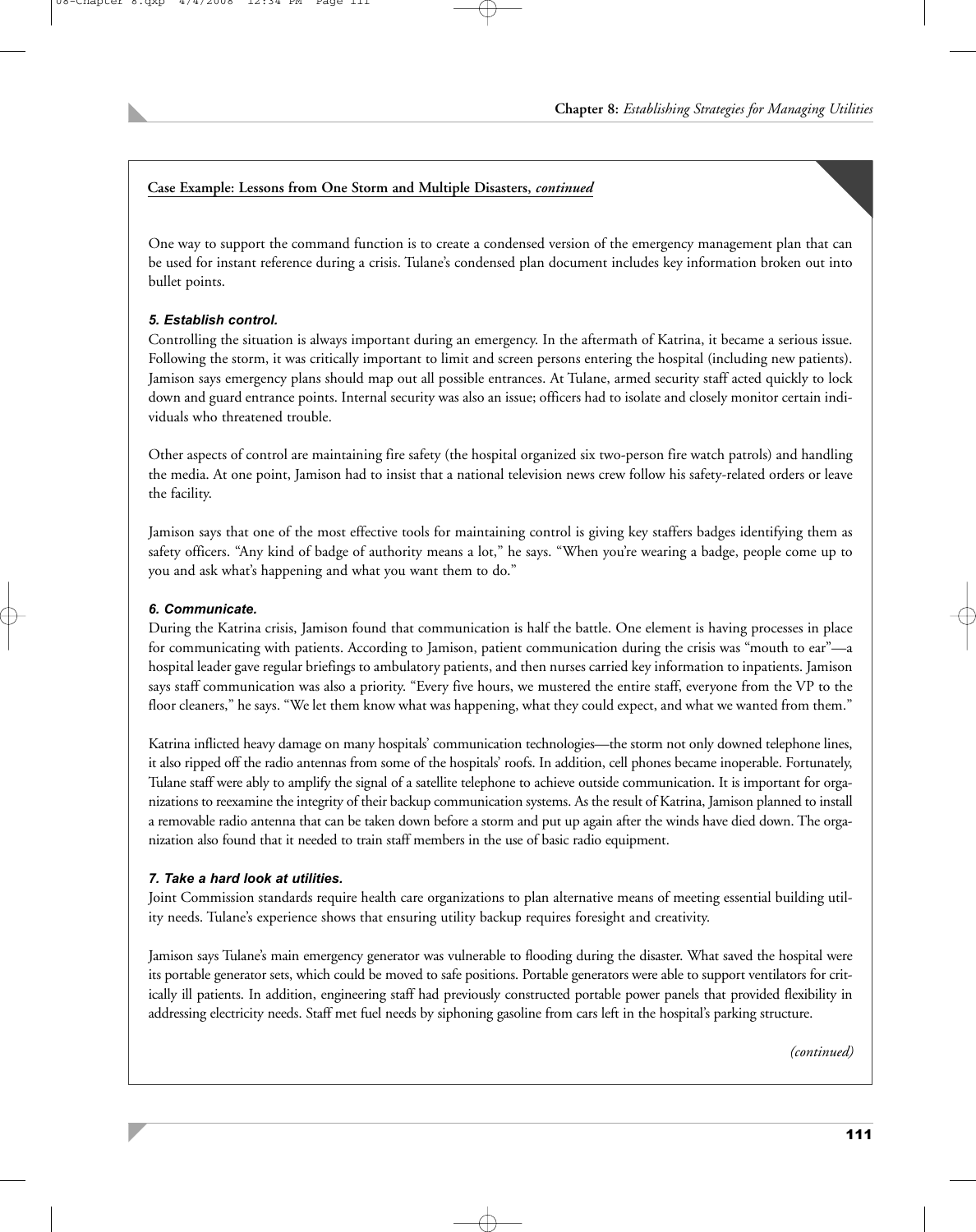Although expensive, positioning main generator units higher could be considered a priority for health care organizations in flood zones. Jamison says that when Katrina hit, Tulane had just committed the funds for putting two generators on the second floor of the parking structure.

Jamison notes that one utility issue often overlooked is sewer service. Prior to Katrina, he had obtained 1,500 pounds of cat litter. To help control rising sewage, bags of the material were placed around toilets in the days before the storm. Later, after sewer service was knocked out, the litter was used in the toilets. "It absorbs 80% of its weight," says Jamison. "You put two cups of it in a red bag and place it in the bowl." This method helped ensure sanitation throughout the crisis.

#### *8. Plan seriously for an evacuation.*

For most health care organizations, the primary strategy for responding to an emergency is "defend in place." Hurricane Katrina showed that this cannot be the only strategy, as do the emergency management standards. At Tulane, utilities failures, limited supplies, and civil unrest forced the command team to order an evacuation a day after serious flooding began.

Jamison and his crew created a helicopter landing pad on the top level of the parking structure by taking down light poles and painting large yellow arrows. The organization had determined that the structure would support a helicopter's weight. In accordance with the emergency management standard, the emergency plan included processes for tracking evacuated patients. When a helicopter arrived, a coordinator at the pad called down to the triage center for a specified number of patients. Nursing staff matched charts to wristbands and sent the requested patients up, sometimes with medications and intravenous apparatus. As a final check, an associate vice president stationed on the roof did a final confirmation before the patient was loaded onto the helicopter and flown to the preplanned alternative care site.

#### *9. Plan to lock down.*

In an evacuation, the main priority is getting everyone out safely. A complete emergency response, however, also includes strategies for mitigation and recovery. Jamison says it is crucial to secure potentially dangerous materials and take steps to support recovery. "If you can leave on your own terms, you will be better off," he says. "Our approach was to secure anything that people could use to hurt themselves, hurt others, or sell on the black market."

Jamison also took several steps to support the eventual recovery efforts. Staff stayed on top of garbage control—compartmentalizing trash in designated sections of the hospital during the crisis and continuing to bag garbage even as the evacuation drew to a close. Staffers also opened certain windows for ventilation. Before evacuating, Jamison and his crew disconnected breakers and demagnetized and degaussed MRI equipment. The bottom line: Minimize damage to the facility and enable a future reoccupation.

#### *10. Rethink plans for family of staff.*

In keeping with another Joint Commission standard, emergency management plans commonly include provisions for supporting family members of essential staff. Under normal circumstances, Tulane's approach—arranging discounted rates for family members at a nearby hotel—is a reasonable arrangement. The civil unrest following Hurricane Katrina, however, put everyone in serious danger.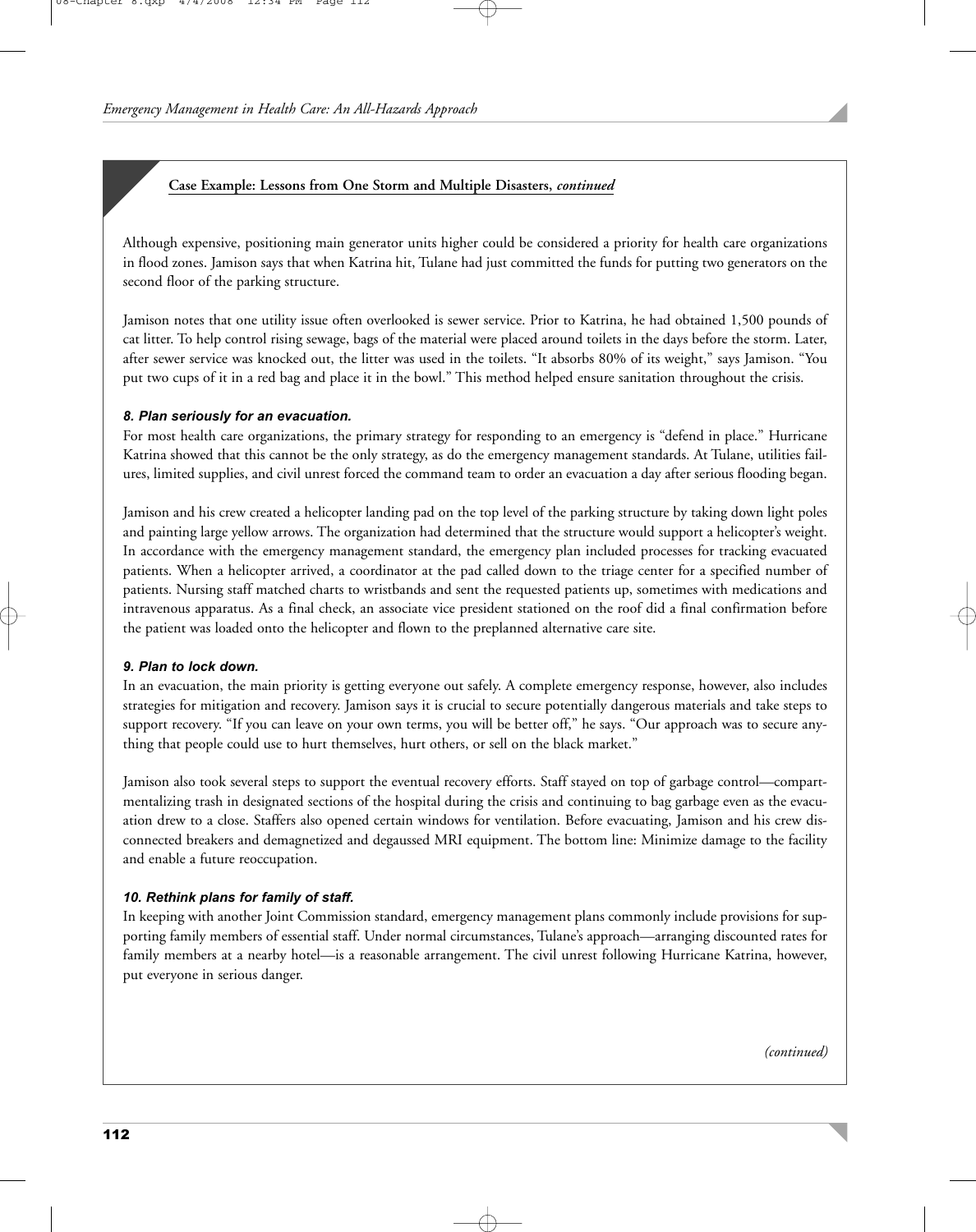Jamison says that although concern about family did not keep his staff from doing their jobs, it did slow them down. "It was hard, but this is probably the most awesome staff I have ever had." He said the experience was a sobering lesson for everyone. In light of it, health care organizations saw a need to rethink their strategies for ensuring the safety of family members during an emergency.

# *Not if, but when*

Jamison says the biggest challenges of Katrina came not from the hurricane itself but from the aftermath. "We have 12 or 15 storms a year," says Jamison. "It's not a matter of if a storm will hit but when it will hit and how severe it will be."

No matter their location, all health care organizations can benefit by taking a similar attitude toward emergency management. Katrina showed that organizations need to make the worst-case scenario part of their emergency plans. The only way to survive an emergency is to expect it.

**Source:** Reprinted from Joint Commission Resources: 10 lessons from escalating disasters. *Environment of Care News* 9:2, Feb. 2006.

# **CASE EXAMPLE: CONTINGENCY PLANS FOR UTILITY SYSTEMS**

 $\int$ t's a Sunday evening in January, and your organization is weathering the biggest snowstorm it has seen in years. It is 25°F (-3.9°C) outside, and the windchill factor makes it feel like –10°F (-23°C). You just got off  $\mathbf{T}$ t's a Sunday evening in January, and your organization is weathering the biggest snowstorm it has seen in years. It is 25 $\mathrm{^{9}F}$ ager of the city's steam power plant. There has been a failure due to the weather, and the plant is temporarily off-line. Consequently, your organization is without its city-generated steam heat. Fortunately, you have a contingency plan for just this type of situation; are you confident that the contingency plan will be effective?

The answer to that question might depend on whether your organization has recently tested its steam contingency plan. For example, what if your organization's steam contingency plan involves shutting off a valve in the street behind the main facility so that steam can be diverted back into the building, and what if the valve is the same one that was installed when the building was built in 1940, and the contingency plan was created by the individual who managed utilities at the time? In other words, what if the valve has never been tested? If the valve has not been tested recently, there is a good chance that the valve will break off in your hand when you try to shut it off. Not only would this not address the lack-of-steam problem your organization is facing, it would also possibly necessitate evacuating the building to another location where there was heat. What started as a utility outage would quickly transform into a crisis for your organization.

On the other hand, if you tested the valve last summer and it worked, the probability that it will work during the crisis increases. Even if the valve didn't work during the test, but you fixed the valve before colder weather arrived, your organization would have avoided a crisis and ensured the continuation of steam heat during the snowstorm.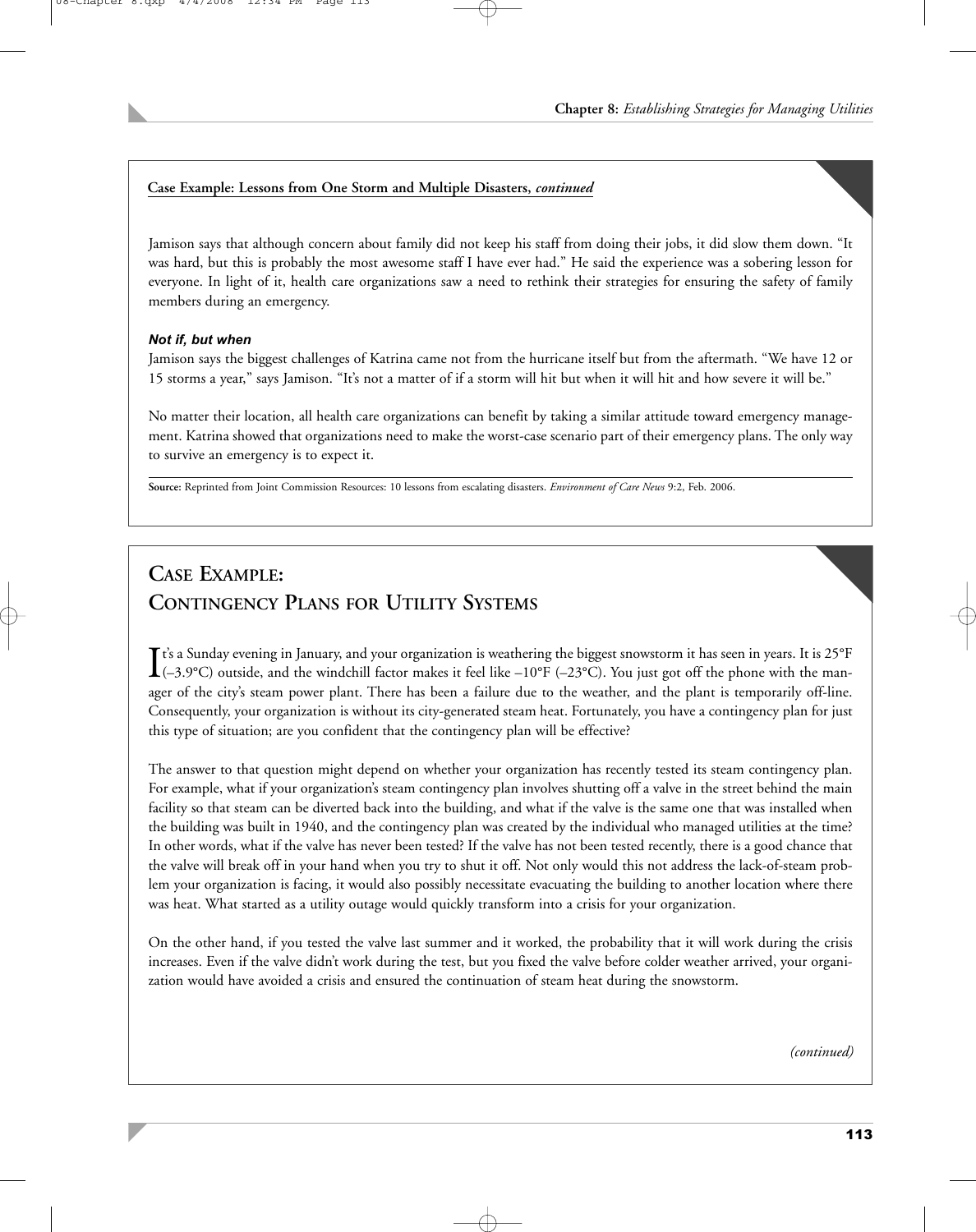# **Case Example: Contingency Plans for Utility Systems,** *continued*

"Many organizations created contingency plans for their utilities when their buildings were new but have not exercised them since," says George Mills, F.A.S.H.E., C.E.M., C.H.E.M., senior engineer, Standards Interpretation Group, The Joint Commission. "By periodically testing utility contingency plans during controlled situations that do not negatively affect patients, staff, and visitors, organizations can avoid a crisis and ensure the continuous delivery of quality of care.

# *Another Joint Commission Requirement*

Utility systems are essential to the proper operation of the environment of care and significantly contribute to the effective, safe, and reliable provision of care to patients in health care organizations. Although there is an emergency management standard that deals with establishing strategies for managing utilities during an emergency, there is another Joint Commission standard that also addresses an organization's readiness.

According to one environment of care standard, organizations must manage their utility risks. This management process should not only ensure the operational reliability of utility systems, but also minimize the potential risks of utility system failures. Creating and exercising contingency plans, which involve backup systems that can be used in an emergency, can help minimize potential risks during a utility failure.

According to The Joint Commission, utility systems can include any of the following:

- Electrical distribution
- Emergency power
- Vertical transport (elevators)
- Horizontal transport (pneumatic tube systems and others)
- Heating, ventilation, and air-conditioning
- Plumbing
- Boiler and steam
- Piped gases
- Vacuum systems
- Communication systems (including data exchange)

Not every health care organization will have all these systems, but for any system present, an organization should have a contingency plan in place in case the system fails.

# *Determining Priorities*

Depending on the type of organization, there might be different utility systems present. Addressing risks and potential failures in all utility backup systems at once is not realistic due to the potential lack of resources, such as time, money, and staff. Before testing contingency plans, an organization needs to make sure it is testing the most critical plans first. For example, addressing the lack of backup steam might be more critical than addressing an issue in the backup pneumatic tube system.

"Organizations should consider conducting a proactive risk assessment, such as failure mode and effects analysis, to prioritize what needs to be addressed first," says Mills. This type of assessment can help the organization determine potential utility backup system failures, identify the risks associated with those failures, prioritize issues to be fixed, determine ways to fix the priorities, and implement solutions to avoid potentially harmful situations. "By conducting a risk analysis first,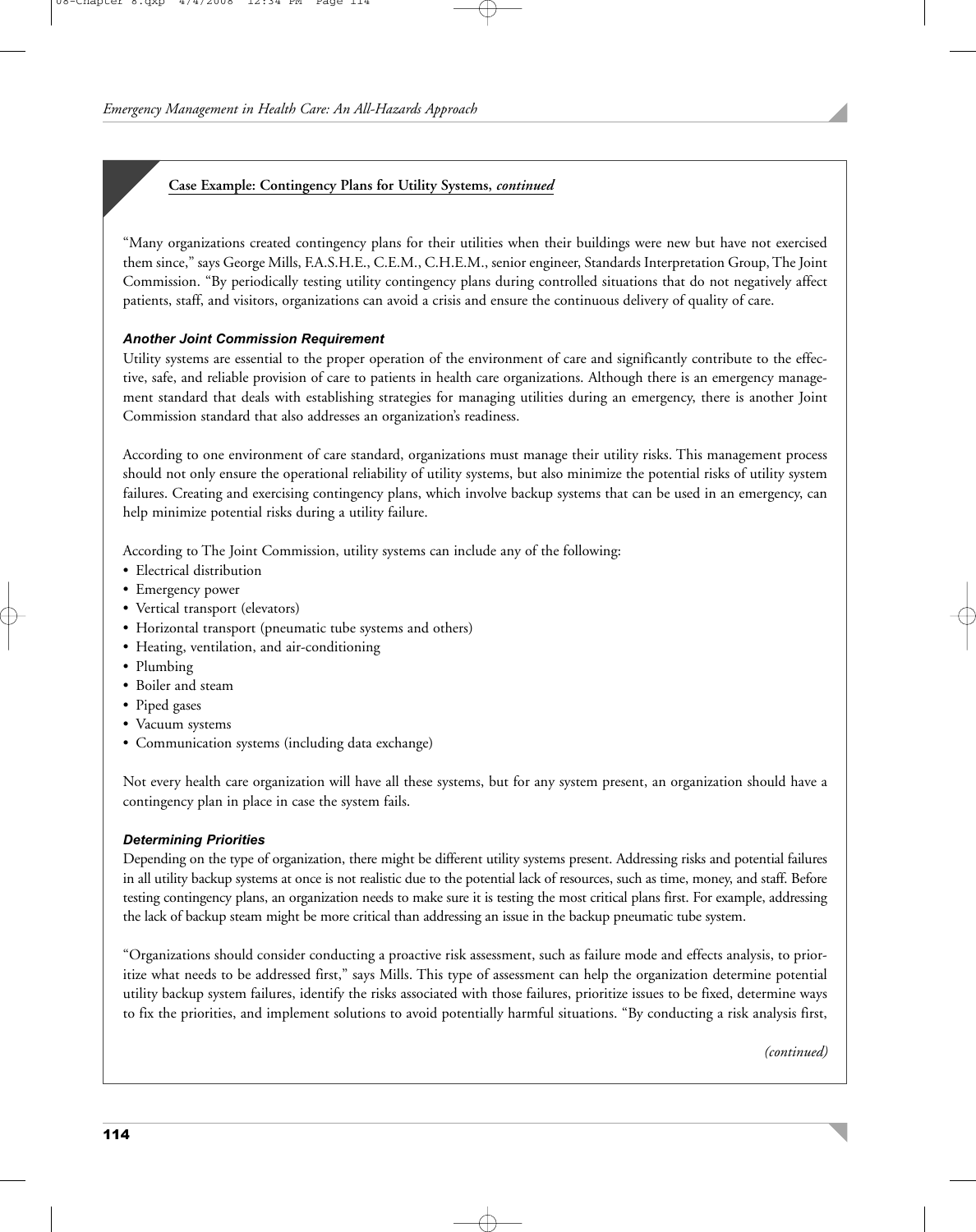# **Case Example: Contingency Plans for Utility Systems,** *continued*

organizations can address the most critical issues immediately and create a timetable for addressing other issues in the future," says Mills. (Note: The hazard vulnerability analysis process that each organization uses as part of emergency management is also relevant to this approach.)

### *Timing Is Everything*

When testing contingency plans, timing is everything. Organizations should plan to conduct a test when the effects of a potential failure would be minimal and when the safety of patients, staff, and visitors will not be compromised. "While it is important to periodically test contingency plans, it should be done in an appropriate way that does not negatively impact safety," says Mills. "Without careful forethought and planning, an organization's test can cause more harm than good." In the case of the previously mentioned steam example, an organization could consider conducting the valve test in July, when steam heat is not needed. That way, if the valve fails, patients, staff, and visitors are not negatively affected by the failure in the backup system.

"Organizations may also want to consider testing a utility's contingency plan during an emergency management exercise. For example, if an organization is conducting an exercise that involves a loss of potable water, the organization may want to exercise the water valves at this time to see if they function and if an effective contingency plan is in place," says Mills.

#### *Planning for Failure*

Before embarking on a test of a utility's contingency plan, organizations should set aside resources to address whatever failures might be discovered during the test. For example, if your organization is going to test the previously mentioned valve to divert steam heat, you should have funds in place to replace that valve if it breaks during the test. If an organization cannot allocate sufficient funds, then plans must be made for a secondary backup to the system being tested to ensure that a loss in backup utility will not affect the environment of care (EC) or patient safety. For example, if an organization tests its emergency power system, it would be appropriate to conduct a test when an alternative generator is present or easily accessible so that any loss of emergency backup power would be for a short duration.

#### *Involving Others in Planning*

When planning a test of a utility system's contingency plan, EC professionals should discuss the test with the organization's multidisciplinary group that addresses EC issues (this group might be called the EC committee or the safety committee). "It's important that any discipline that could be affected by the test be aware of it. Also, a multidisciplinary group may help anticipate problems the EC professional might not consider," says Mills. For example, if your organization is planning to test its medical gas utility backup system, everyone in the organization who would use medical gas should be aware that the test is going on and that there is a chance that the backup system could be compromised. Organizations should schedule tests well in advance and process any requests for tests in writing, to ensure that the verification and approval of the tests are documented. Before conducting a test, an organization should make sure any backup equipment or personnel are on site and ready to step in if the backup system fails.

During an actual utility failure is not the time to discover that your contingency plan is not effective. Organizations that regularly test their contingency plans and address any problems that arise are better prepared for emergencies and increase the likelihood of preserving patient safety and quality of care.

**Source:** Reprinted from Joint Commission Resources: Contingency plans for utility systems. *Environment of Care News* 10:1, Jan. 2007.